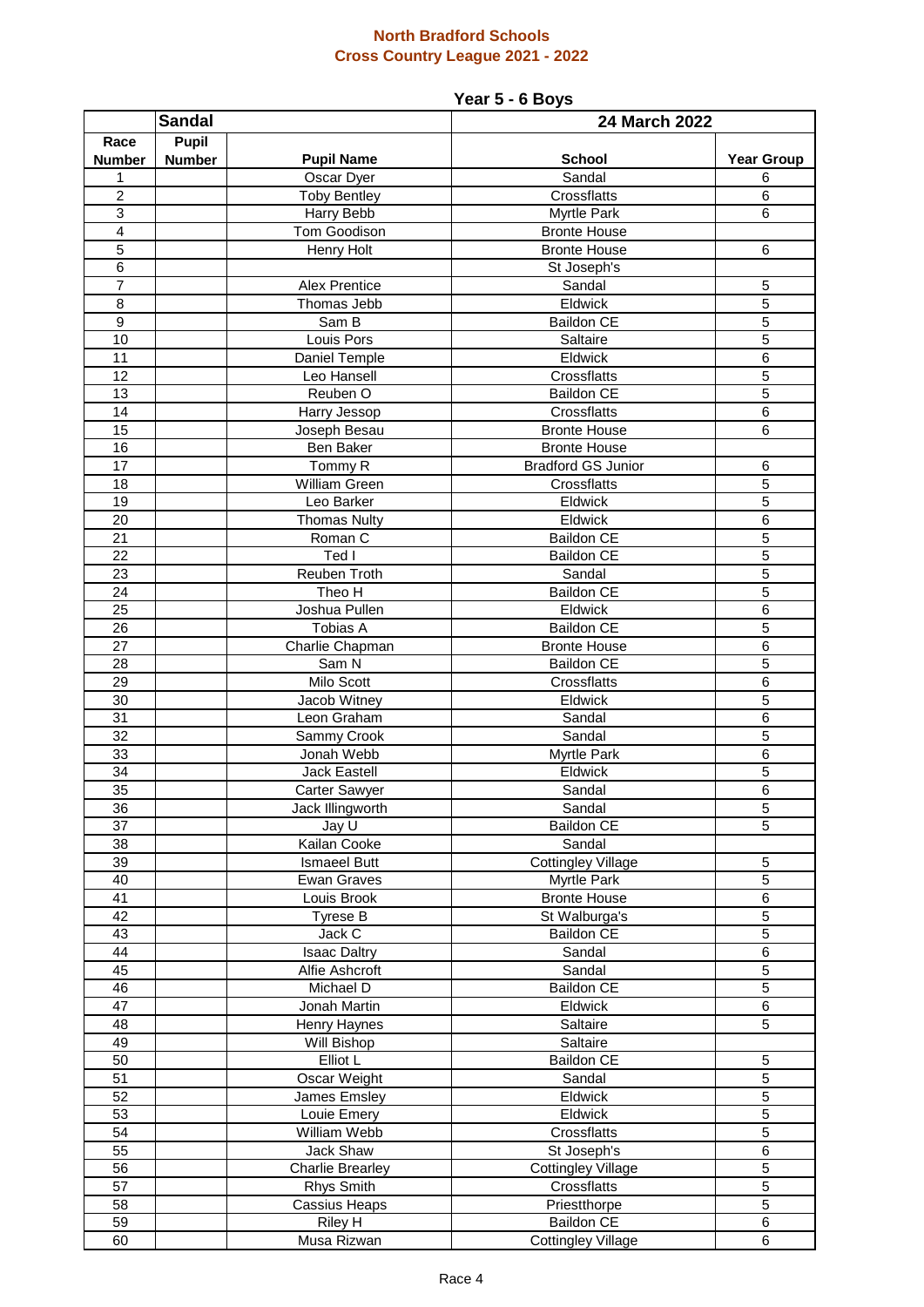### **North Bradford Schools Cross Country League 2021 - 2022**

# **Year 5 - 6 Boys**

|                 | <b>Sandal</b> |                             |                           |                   |
|-----------------|---------------|-----------------------------|---------------------------|-------------------|
| Race            | <b>Pupil</b>  |                             |                           |                   |
| <b>Number</b>   | <b>Number</b> | <b>Pupil Name</b>           | <b>School</b>             | <b>Year Group</b> |
| 61              |               | Lorenzo Abid                | <b>Cottingley Village</b> | 6                 |
| 62              |               | Tyler O'Brien               | Priestthorpe              | $6\phantom{1}6$   |
| 63              |               | William Millward            | Myrtle Park               | 5                 |
| 64              |               | Owais Mohammed              | Myrtle Park               | $\overline{5}$    |
| 65              |               | Caiden Smith                | <b>Myrtle Park</b>        | $\overline{5}$    |
| 66              |               | Simeon May-Garber           | <b>Myrtle Park</b>        | 6                 |
| 67              |               | Ammar R                     | <b>Bradford GS Junior</b> | 6                 |
| 68              |               | Patrick Hardiman            | Sandal                    | $\,6$             |
| 69              |               | Ryaan Z                     | <b>Bradford GS Junior</b> | $\overline{5}$    |
| 70              |               | Ewan B                      | <b>Baildon CE</b>         | 5                 |
| $\overline{71}$ |               | Ellis B                     | St Walburga's             | $6\phantom{1}6$   |
| $\overline{72}$ |               | Noah Gibbs                  | St Joseph's               | $\overline{5}$    |
| $\overline{73}$ |               | <b>Thomas Petts</b>         | Sandal                    | $6\phantom{1}6$   |
| 74              |               | Archie S                    | <b>Baildon CE</b>         | 5                 |
| 75              |               | Sebastian Walton            | Sandal                    | 6                 |
| 76              |               | Noah A                      | <b>Baildon CE</b>         | 5                 |
| $\overline{77}$ |               | Nathaniel Walton            | Sandal                    | $6\phantom{1}6$   |
| 78              |               | <b>Bailey Thompson</b>      | Priestthorpe              | 5                 |
| 79              |               | <b>Isaac Daltry</b>         | Sandal                    | 6                 |
| 80              |               | Harry S                     | Baildon CE                | 5                 |
| 81              |               | Daniyal Shafiq              | <b>Cottingley Village</b> | $\overline{5}$    |
| 82              |               | <b>Finley Gerrish-Evans</b> | Eldwick                   | $\overline{5}$    |
| 83              |               | Ehsan R                     | <b>Bradford GS Junior</b> | 5                 |
| 84              |               | <b>Frankie Fletcher</b>     | <b>Cottingley Village</b> | $\overline{5}$    |
| 85              |               | <b>Isaac Adamson</b>        | Priestthorpe              | $\overline{6}$    |
| 86              |               | Rajdeep S                   | <b>Bradford GS Junior</b> | $\overline{5}$    |
| 87              |               | Laith G                     | <b>Bradford GS Junior</b> | 5                 |
| 88              |               | Dan Smith                   | Crossflatts               | $\overline{5}$    |
| 89              |               | Houzzeifa Winarman          | Crossflatts               | 5                 |
| 90              |               | Eli Drew                    | Crossflatts               | 5                 |
| 91              |               |                             | Myrtle Park               |                   |
| 92              |               | <b>Tyler Forrester</b>      | Crossflatts               | 5                 |
| 93              |               | Teddy C                     | <b>Bradford GS Junior</b> | 5                 |
| 94              |               | <b>Ethan Trattles</b>       | Crossflatts               | $\,6$             |
| 95              |               | <b>Niyal Mills</b>          | Priestthorpe              | $\overline{6}$    |
| 96              |               | George Myers-Allen          | Priestthorpe              | $6\phantom{1}6$   |
| 97              |               | Kaius Smith                 | Myrtle Park               | $6\phantom{1}6$   |
| 98              |               | <b>Tom Dobble</b>           | Sandal                    | 6                 |
| 99              |               | <b>Timothy Driver</b>       | Eldwick                   | 6                 |